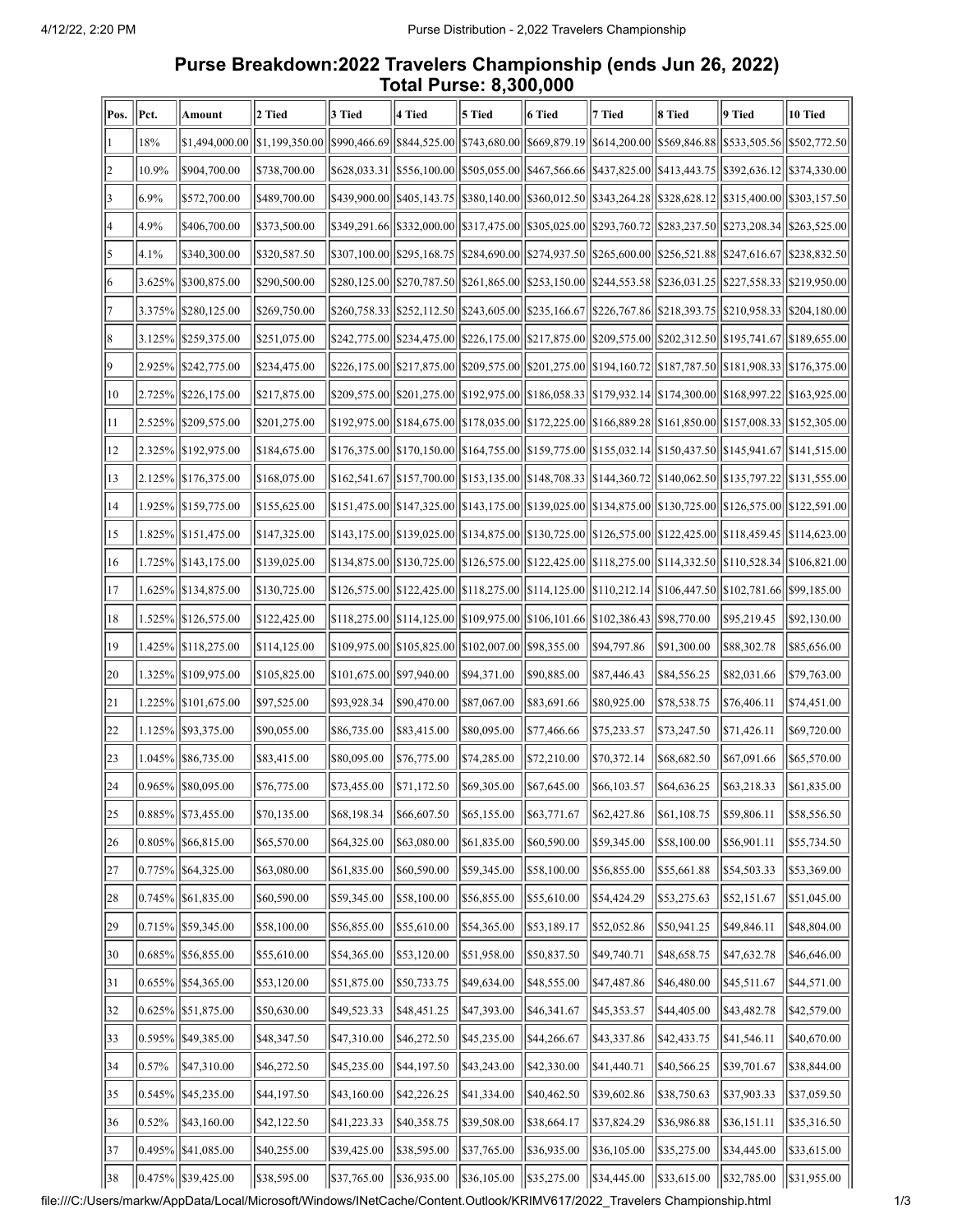## 4/12/22, 2:20 PM Purse Distribution - 2,022 Travelers Championship

| 39 | 0.455%  \$37,765.00      | \$36,935.00 | \$36,105.00 | \$35,275.00 | \$34,445.00               | \$33,615.00                           | \$32,785.00     | \$31,955.00 | \$31,125.00 | \$30,328.20 |
|----|--------------------------|-------------|-------------|-------------|---------------------------|---------------------------------------|-----------------|-------------|-------------|-------------|
| 40 | $ 0.435\% $ \\$36,105.00 | \$35,275.00 | \$34,445.00 | \$33,615.00 | \$32,785.00               | \$31,955.00                           | \$31,125.00     | \$30,295.00 | \$29,501.89 | \$28,751.20 |
| 41 | $ 0.415\% $ \\$34,445.00 | \$33,615.00 | \$32,785.00 | \$31,955.00 | \$31,125.00               | \$30,295.00                           | \$29,465.00     | \$28,676.50 | \$27,934.11 | \$27,273.80 |
| 42 | $ 0.395\% $ \\$32,785.00 | \$31,955.00 | \$31,125.00 | \$30,295.00 | \$29,465.00               | \$28,635.00                           | \$27,852.43     | \$27,120.25 | \$26,477.00 | \$25,912.60 |
| 43 | 0.375%  \$31,125.00      | \$30,295.00 | \$29,465.00 | \$28,635.00 | \$27,805.00               | \$27,030.33                           | \$26,311.00     | \$25,688.50 | \$25,149.00 | \$24,667.60 |
| 44 | $ 0.355\% $ \\$29,465.00 | \$28,635.00 | \$27,805.00 | \$26,975.00 | \$26,211.40               | \$25,508.67                           | \$24,911.86     | \$24,402.00 | \$23,950.11 | \$23,555.40 |
| 45 | 0.335%  \$27,805.00      | \$26,975.00 | \$26,145.00 | \$25,398.00 | \$24,717.40               | \$24,153.00                           | \$23,678.71     | \$23,260.75 | \$22,898.78 | \$22,576.00 |
| 46 | $[0.315\%]$ \$26,145.00  | \$25,315.00 | \$24,595.67 | \$23,945.50 | \$23,422.60               | \$22,991.00                           | \$22,611.57     | \$22,285.50 | \$21,995.00 | \$21,746.00 |
| 47 | $ 0.295\% $ \$24,485.00  | \$23,821.00 | \$23,212.33 | \$22,742.00 | \$22,360.20               | \$22,022.67                           | \$21,734.14     | \$21,476.25 | \$21,257.22 | \$21,065.40 |
| 48 | $[0.279\%]$ \$23,157.00  | \$22,576.00 | \$22,161.00 | \$21,829.00 | \$21,530.20               | \$21,275.67                           | \$21,046.43     | \$20,853.75 | \$20,685.45 | \$20,534.20 |
| 49 | 0.265%  \$21,995.00      | \$21,663.00 | \$21,386.33 | \$21,123.50 | \$20,899.40               | \$20,694.67                           | \$20,524.71     | \$20,376.50 | \$20,242.78 | \$20,119.20 |
| 50 | $ 0.257\% $ \\$21,331.00 | \$21,082.00 | \$20,833.00 | \$20,625.50 | \$20,434.60               | \$20,279.67                           | \$20,145.29     | \$20,023.75 | \$19,910.78 | \$19,803.80 |
| 51 | 0.251%  \$20,833.00      | \$20,584.00 | \$20,390.33 | \$20,210.50 | \$20,069.40               | \$19,947.67                           | \$19,837.00     | \$19,733.25 | \$19,634.11 | \$19,538.20 |
| 52 | $ 0.245\% $ \$20,335.00  | \$20,169.00 | \$20,003.00 | \$19,878.50 | \$19,770.60               | \$19,671.00                           | \$19,576.14     | \$19,484.25 | \$19,394.33 | \$19,305.80 |
| 53 | $ 0.241\% $ \$20,003.00  | \$19,837.00 | \$19,726.33 | \$19,629.50 | \$19,538.20               | \$19,449.67                           | \$19,362.71     | \$19,276.75 | \$19,191.45 | \$19,106.60 |
| 54 | $[0.237\%]$ \$19,671.00  | \$19,588.00 | \$19,505.00 | \$19,422.00 | \$19,339.00               | \$19,256.00                           | \$19,173.00     | \$19,090.00 | \$19,007.00 | \$18,924.00 |
| 55 | $[0.235\%]$ \$19,505.00  | \$19,422.00 | \$19,339.00 | \$19,256.00 | \$19,173.00               | \$19,090.00                           | \$19,007.00     | \$18,924.00 | \$18,841.00 | \$18,758.00 |
| 56 | $[0.233\%]$ \$19,339.00  | \$19,256.00 | \$19,173.00 | \$19,090.00 | \$19,007.00               | \$18,924.00                           | \$18,841.00     | \$18,758.00 | \$18,675.00 | \$18,592.00 |
| 57 | $[0.231\%]$ \$19,173.00  | \$19,090.00 | \$19,007.00 | \$18,924.00 | \$18,841.00               | \$18,758.00                           | \$18,675.00     | \$18,592.00 | \$18,509.00 | \$18,426.00 |
| 58 | $[0.229\%]$ \$19,007.00  | \$18,924.00 | \$18,841.00 | \$18,758.00 | \$18,675.00               | \$18,592.00                           | \$18,509.00     | \$18,426.00 | \$18,343.00 | \$18,260.00 |
| 59 | $ 0.227\% $ \\$18,841.00 | \$18,758.00 | \$18,675.00 | \$18,592.00 | \$18,509.00               | \$18,426.00                           | \$18,343.00     | \$18,260.00 | \$18,177.00 | \$18,094.00 |
| 60 | $ 0.225\% $ \$18,675.00  | \$18,592.00 | \$18,509.00 | \$18,426.00 | \$18,343.00               | \$18,260.00                           | \$18,177.00     | \$18,094.00 | \$18,011.00 | \$17,928.00 |
| 61 | 0.223% \ \ \ \$18,509.00 | \$18,426.00 | \$18,343.00 | \$18,260.00 | \$18,177.00               | \$18,094.00                           | \$18,011.00     | \$17,928.00 | \$17,845.00 | \$17,762.00 |
| 62 | $ 0.221\% $ \$18,343.00  | \$18,260.00 | \$18,177.00 | \$18,094.00 | \$18,011.00               | \$17,928.00                           | \$17,845.00     | \$17,762.00 | \$17,679.00 | \$17,596.00 |
| 63 | $ 0.219\% $ \$18,177.00  | \$18,094.00 | \$18,011.00 | \$17,928.00 | $\frac{1}{1}$ \$17,845.00 | $\left  \frac{$17,762.00}{ } \right $ | $  \$17,679.00$ | \$17,596.00 | \$17,513.00 | \$17,430.00 |
| 64 | $ 0.217\% $ \$18,011.00  | \$17,928.00 | \$17,845.00 | \$17,762.00 | \$17,679.00               | \$17,596.00                           | \$17,513.00     | \$17,430.00 | \$17,347.00 | \$17,264.00 |
| 65 | $[0.215\%]$ \$17,845.00  | \$17,762.00 | \$17,679.00 | \$17,596.00 | \$17,513.00               | \$17,430.00                           | \$17,347.00     | \$17,264.00 | \$17,181.00 | \$17,098.00 |
| 66 | $ 0.213\% $ \$17,679.00  | \$17,596.00 | \$17,513.00 | \$17,430.00 | \$17,347.00               | \$17,264.00                           | \$17,181.00     | \$17,098.00 | \$17,015.00 | \$16,932.00 |
| 67 | $ 0.211\% $ \\$17,513.00 | \$17,430.00 | \$17,347.00 | \$17,264.00 | \$17,181.00               | \$17,098.00                           | \$17,015.00     | \$16,932.00 | \$16,849.00 | \$16,766.00 |
| 68 | $ 0.209\% $ \$17,347.00  | \$17,264.00 | \$17,181.00 | \$17,098.00 | \$17,015.00               | \$16,932.00                           | \$16,849.00     | \$16,766.00 | \$16,683.00 | \$16,600.00 |
| 69 | $ 0.207\% $ \$17,181.00  | \$17,098.00 | \$17,015.00 | \$16,932.00 | \$16,849.00               | \$16,766.00                           | \$16,683.00     | \$16,600.00 | \$16,517.00 | \$16,434.00 |
| 70 | $ 0.205\% $ \$17,015.00  | \$16,932.00 | \$16,849.00 | \$16,766.00 | \$16,683.00               | \$16,600.00                           | \$16,517.00     | \$16,434.00 | \$16,351.00 | \$16,268.00 |
| 71 | $ 0.203\% $ \$16,849.00  | \$16,766.00 | \$16,683.00 | \$16,600.00 | \$16,517.00               | \$16,434.00                           | \$16,351.00     | \$16,268.00 | \$16,185.00 | \$16,102.00 |
| 72 | $ 0.201\% $ \$16,683.00  | \$16,600.00 | \$16,517.00 | \$16,434.00 | \$16,351.00               | \$16,268.00                           | \$16,185.00     | \$16,102.00 | \$16,019.00 | \$15,936.00 |
| 73 | $ 0.199\% $ \\$16,517.00 | \$16,434.00 | \$16,351.00 | \$16,268.00 | \$16,185.00               | \$16,102.00                           | \$16,019.00     | \$15,936.00 | \$15,853.00 | \$15,770.00 |
| 74 | $ 0.197\% $ \\$16,351.00 | \$16,268.00 | \$16,185.00 | \$16,102.00 | \$16,019.00               | \$15,936.00                           | \$15,853.00     | \$15,770.00 | \$15,687.00 | \$15,604.00 |
| 75 | $ 0.195\% $ \$16,185.00  | \$16,102.00 | \$16,019.00 | \$15,936.00 | \$15,853.00               | \$15,770.00                           | \$15,687.00     | \$15,604.00 | \$15,521.00 | \$15,438.00 |
| 76 | $ 0.193\% $ \$16,019.00  | \$15,936.00 | \$15,853.00 | \$15,770.00 | \$15,687.00               | \$15,604.00                           | \$15,521.00     | \$15,438.00 | \$15,355.00 | \$15,272.00 |
| 77 | $ 0.191\% $ \$15,853.00  | \$15,770.00 | \$15,687.00 | \$15,604.00 | \$15,521.00               | \$15,438.00                           | \$15,355.00     | \$15,272.00 | \$15,189.00 | \$15,106.00 |
| 78 | $ 0.189\% $ \$15,687.00  | \$15,604.00 | \$15,521.00 | \$15,438.00 | \$15,355.00               | \$15,272.00                           | \$15,189.00     | \$15,106.00 | \$15,023.00 | \$14,940.00 |
|    |                          |             |             |             |                           |                                       |                 |             |             |             |

file:///C:/Users/markw/AppData/Local/Microsoft/Windows/INetCache/Content.Outlook/KRIMV617/2022\_Travelers Championship.html 2/3